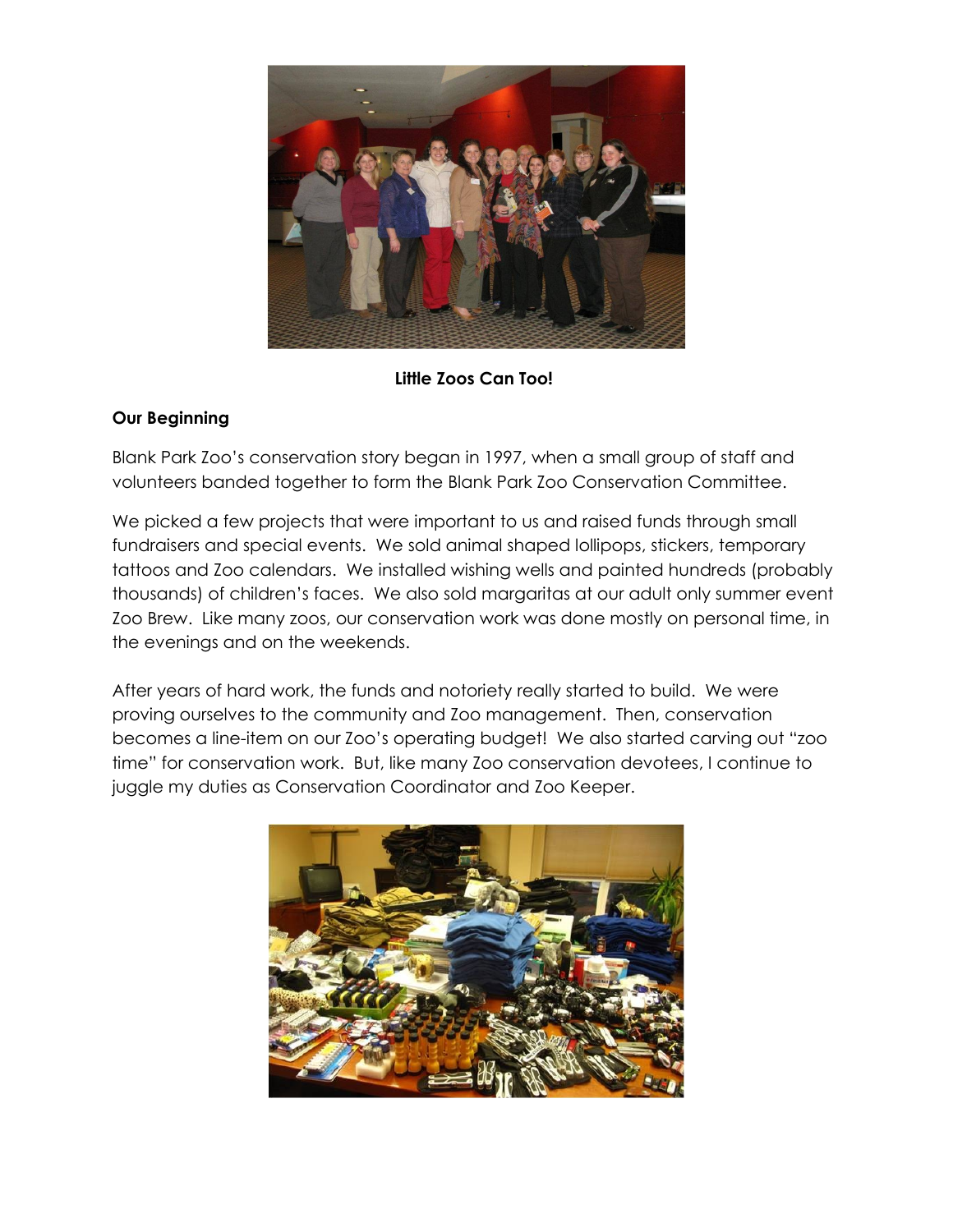## **Picking up Steam**

 In 2009, we launched our Conservation Speaker Series and currently have three speakers per year talking about in-situ conservation. This event has garnered a dedicated following and has become an important and engaging educational opportunity for our community.

In addition to financially supporting in-situ projects, we've also found another impactful way to support projects by supplying much needed field-work gear and equipment.

Over the past few years, we have donated supplies and uniforms to four Pan African Sanctuary Alliance (PASA) Sanctuaries. This has included the Conservation Ambassadors of the Chimpanzee Sanctuary and Wildlife Conservation Trust (CSWCT) in Uganda who have received new uniforms, GPS units, digital cameras, data collection supplies and educational supplies for the surrounding communities.

In 2010, we launched our Coins for Conservation program. Now, I'm happy to report that 25 cents per admission and \$1 per membership sold goes to in-situ conservation.

So, now we've gone from a few hundred dollars for conservation per year, to tens of thousands of dollars!

Conservation commerce at your zoo is another great way for small zoos to support conservation! Many of you have probably seen the beaded necklaces made from recycled paper in parts of Africa. We've purchased bulk beads from CSWCT and now have a necklace-making station in our new African exhibit at the Zoo where families can thread their own jewelry, while learning about conservation and sustainable livelihoods.